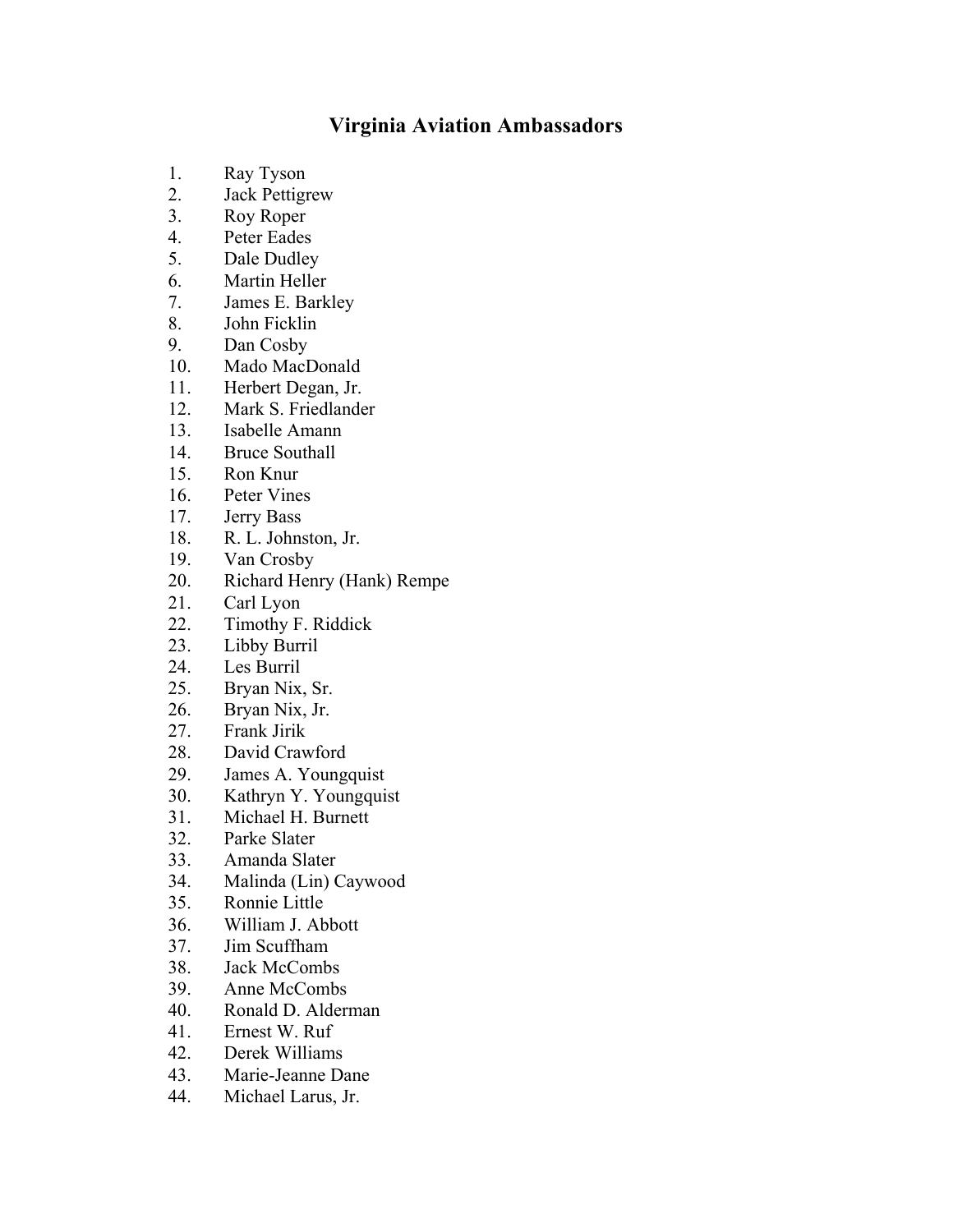- 45. Tom Mahoney
- 46. Robert Reid
- 47. Alex McDowell
- 48. Mary McDowell
- 49. Richard Langley
- 50. Harold W. Becker
- 51. Art Winborne
- 52. Allan R. Badrow
- 53. Barbara Koehler
- 54. Tarja Leach
- 55. Richard L. Everroad
- 56. April Everroad
- 57. Robert Saltsman
- 58. Joyce J. Saltsman
- 59. Richard O. Bradford
- 60. W. Walter George
- 61. Deborah A. George
- 62. Taylor A. George
- 63. Cole P. George
- 64. Susan Kennedy
- 65. Francis J. Hale
- 66. Kyle Straker
- 67. Kamila Straker
- 68. David Hope
- 69. Chad Weaver
- 70. Bill Harrelson
- 71. Sue Harrelson
- 72. Paul Bradbury
- 73. Amanda Haddix
- 74. Kim Beckman
- 75. Lauren Beckman
- 76. Claudia Chernov
- 77. Ron Chernov
- 78. Keith West
- 79. Charles A. Mott, Jr.
- 80. Charles "Trey" Mott
- 81. Hampton K. Miller
- 82. Mary R. Miller
- 83. Jim Anderson
- 84. Matthew J. Mott
- 85. Joe Federico
- 86. Marianne Buckley
- 87. Willis S. Georgia, III
- 88. Berk Pleasants
- 89. Richard Fogle
- 90. Vickie Fogle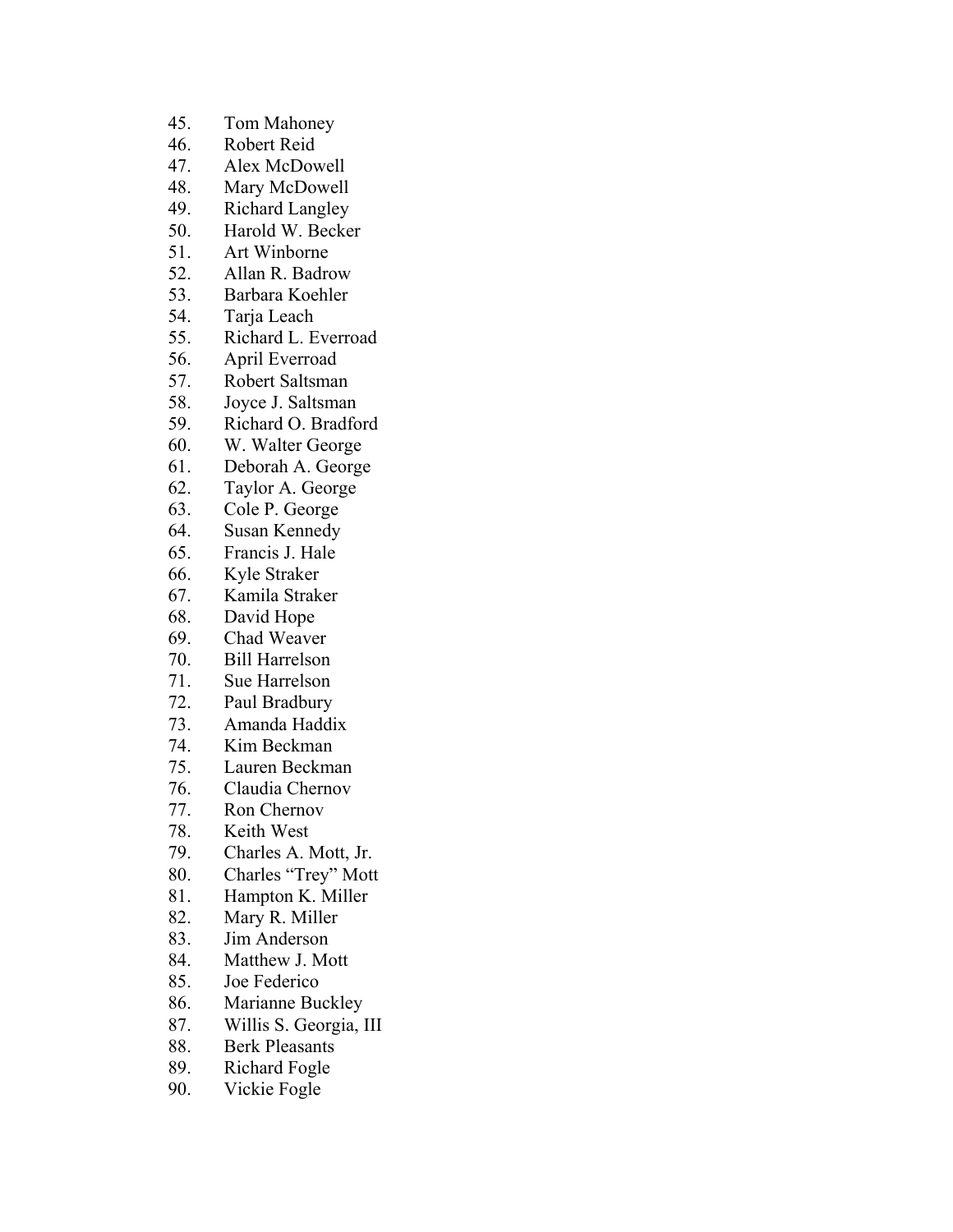- 91. Nancy L. Miller
- 92. Cleveland Walker
- 93. Todd Fisher
- 94. Rufus Decker
- 95. Ralph Reynolds
- 96. Sarah Reynolds
- 97. Bobbi Boucher
- 98. James D. Campbell
- 99. Tylor Agnew
- 100. Karen Culpeper
- 101. William Beckman
- 102. A. Louis DiPietro
- 103. James L. Stover
- 104. Francis Gibbons
- 105. Randall Burdette
- 106. Linda F. Burdette
- 107. Gerald McNeill
- 108. Patricia Fazzi
- 109. Daniel T. Kirk
- 110. David G. Kirkpatrick
- 111. Kenneth W. Chatham
- 112. Ken Chatham, II
- 113. Gwynne J. Chatham
- 114. Jim Culpeper
- 115. Chris Anderson
- 116. Kenneth Painter
- 117. Ilhan Pere
- 118. Jay Hurley
- 119. Terry Nitz
- 120. Robert W. Harmon
- 121. Sara M. Miller
- 122. Dan Derringer
- 123. Jesse D. Derringer
- 124. Scott E. Peters
- 125. Ricky Martin
- 126. Edward F. Richards
- 127. Brenda M. Siegel
- 128. Detta Kaye Rich
- 129. Clark Rich
- 130. Scott Denny
- 131. Connie L. Jones
- 132. Nick Jones
- 133. Lon Shackelford
- 134. Joanna Shackelford
- 135. John Breckenridge
- 136. Ralph Alexander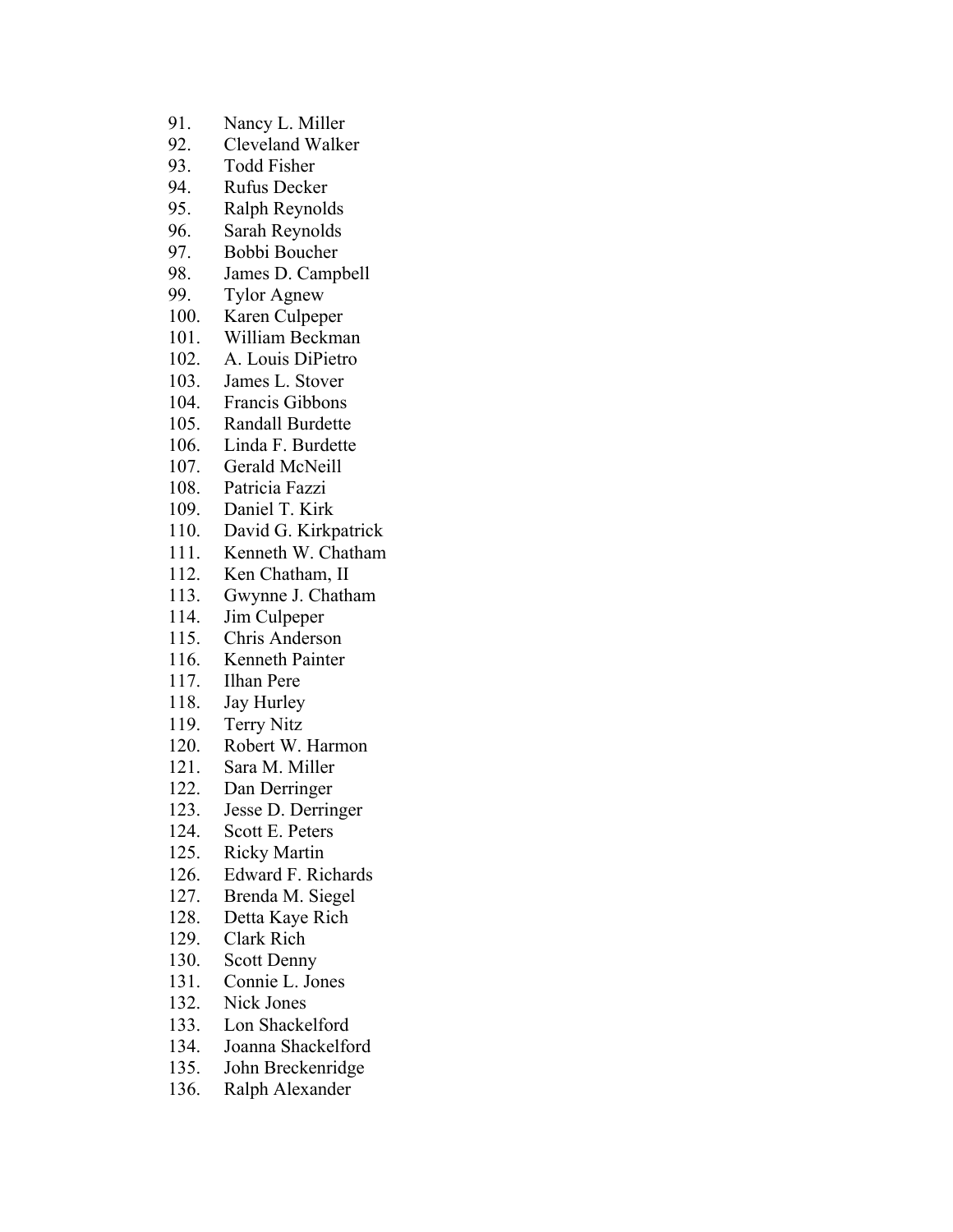- 137. Glen Hurley
- 138. John Hart
- 139. Steve Showalter
- 140. Paul R. Gardella
- 141. Ron Calugar
- 142. Jack Selby
- 143. James E. Henderson
- 144. David Saburn
- 145. Daryl Whipkey
- 146. James Dayton
- 147. Rusty Lowry
- 148. John B. Carter
- 149. Louie Jones
- 150. Cecilia Miner
- 151. Timothy H. Miner
- 152. Martin Dean
- 153. Ray Conlon
- 154. Fred Hoffman
- 155. Barbara Dinwiddie
- 156. Mike McEwen
- 157. John W. Hoffman
- 158. Gerhard Bier
- 159. Robert O. Beach
- 160. Allie A. Beach
- 161. Don Garlow
- 162. Vicki Garlow
- 163. Mark Shipman
- 164. Ronald E. Wray
- 165. Lloyd Wood
- 166. Hubert Compton
- 167. Debbie Gallaway
- 168. Check Gallaway
- 169. Greg Hermanson
- 170. David Grow
- 171. Peter Coen
- 172. Robert C. Brammer
- 173. Jenifer Price-Singleton
- 174. Richard Dykes
- 175. Kevin Moore
- 176. James R. Maliwauki
- 177. Jeff Williams
- 178. Joyce Chewning
- 179. Martin Hobson
- 180. Alexander Hobson
- 181. James L. Murphy
- 182. Dale Fowler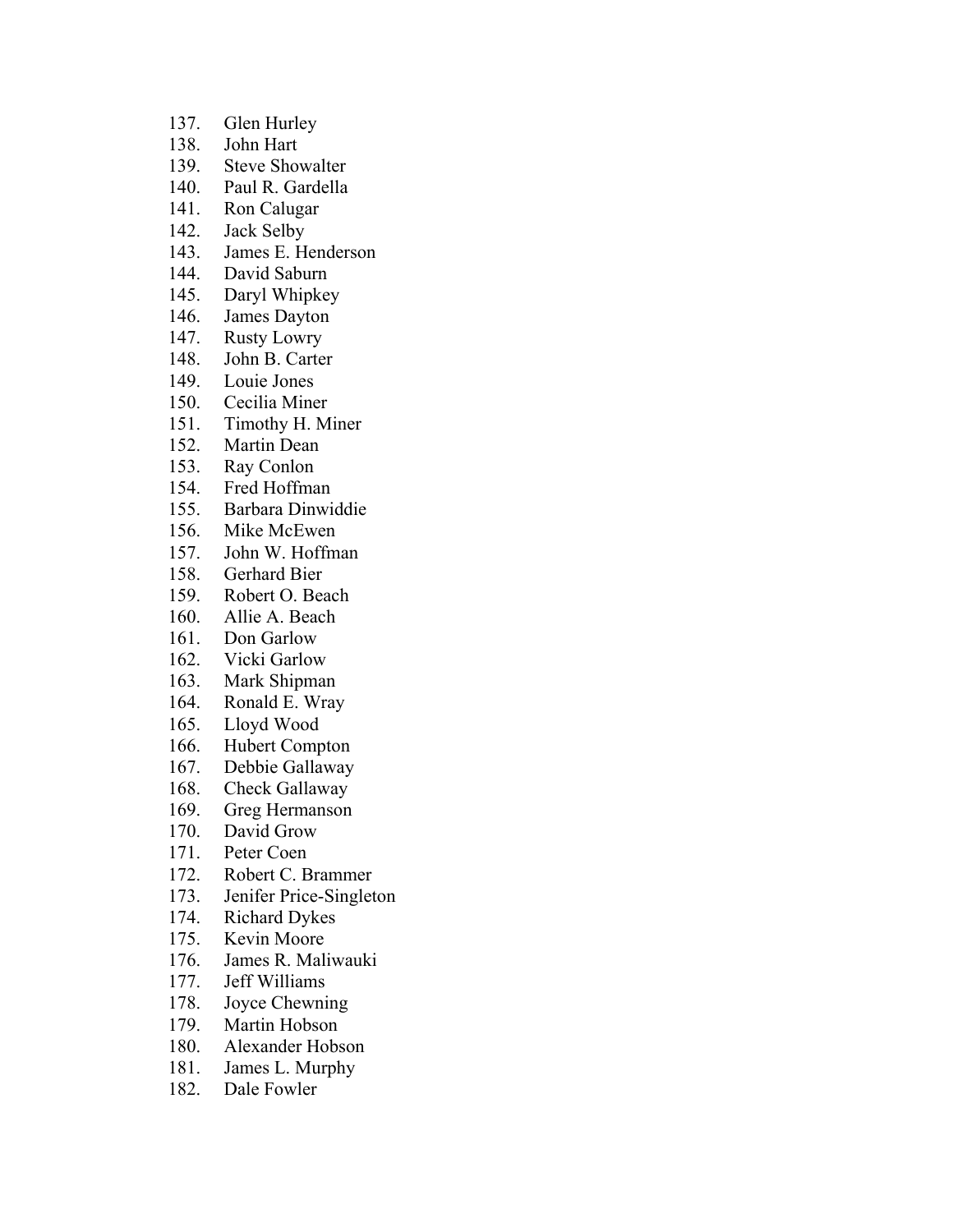- 183. Brian McKeehan
- 184. Mary C. Mott
- 185. Wayne Derrington
- 186. Shannon Daves Beebe
- 187. Tessa Beebe
- 188. Clifford Jordan
- 189. Dudley Wireman
- 190. Cathy Wireman
- 191. David A. Bernarckt
- 192. Glen D. Darr
- 193. Barbara Darr
- 194. Darel Beckwith
- 195. Charles Lamb
- 196. Buck Watkins
- 197. Jerry Petro
- 198. Jonathan Kling
- 199. Crystal Graybill
- 200. Robert A. Rosen
- 201. Robert A. Barker
- 202. John Dantagnan
- 203. Sara L. Parmenter
- 204. Michael Purello
- 205. Doris L. Gaddis
- 206. John B. Gaddis
- 207. Thomas J. Dougherty, III
- 208. Rebecca Deland
- 209. Ken Deland
- 210. James A. Remington
- 211. Cynthia A. Crowder
- 212. Donald L. Glennum, III
- 213. John G. Held
- 214. Jeffrey Geller
- 215. Terry L. Adair
- 216. Gregory Cole
- 217. Rebecca L. Luther
- 218. Gordon M. Bowers
- 219. Allan Osborn
- 220. Michael A. Pearson
- 221. Christopher S. Domack
- 222. Charles Joesten
- 223. William R. Dupree
- 224. Timothy Dale Cage
- 225. Robert B. Estes
- 226. John A. Rowe
- 227. Doug Cummings
- 228. Laura Hoover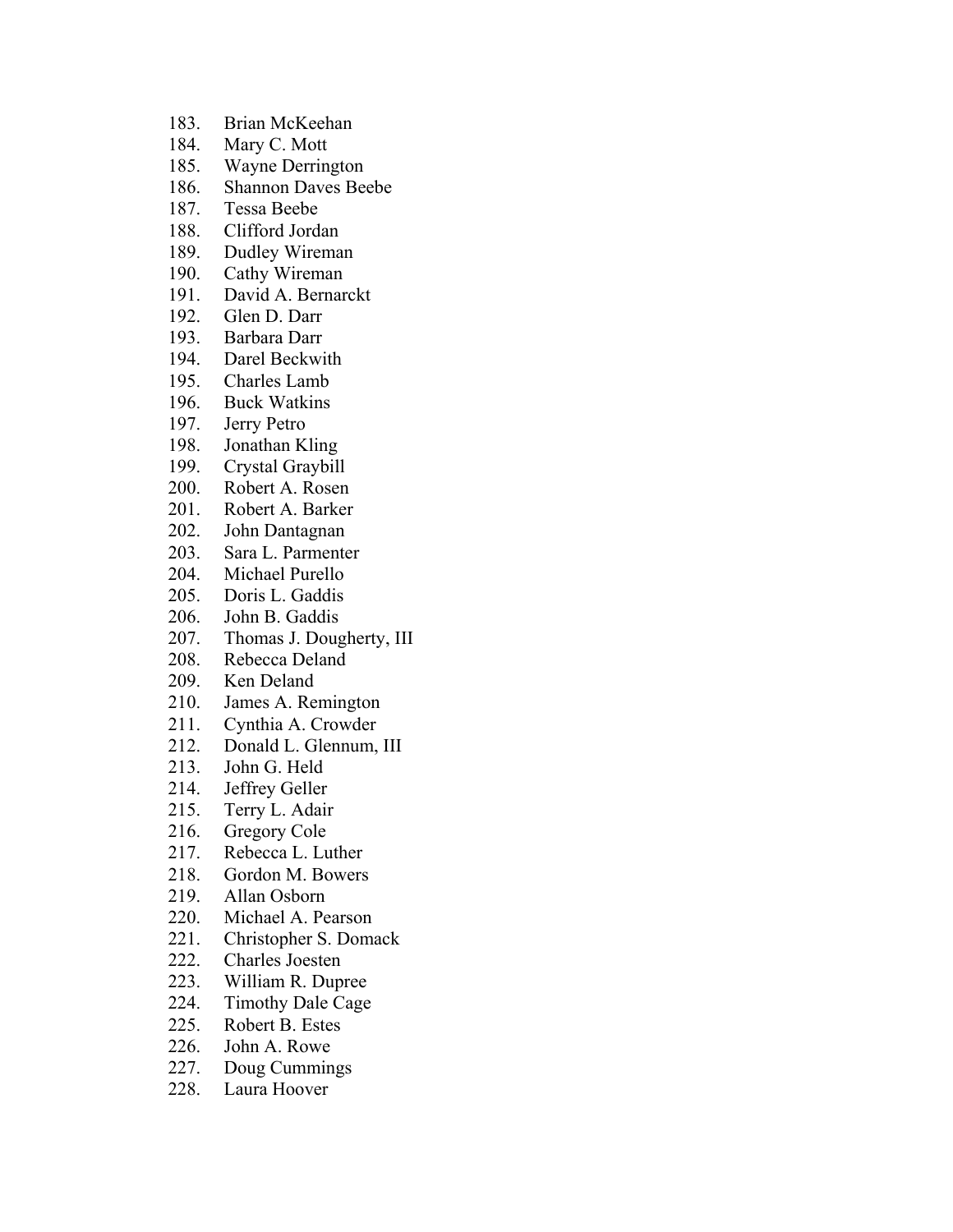- 229. Ralph Hoover
- 230. Mary J. Gellios
- 231. Demetrios Jim Gellios
- 232. Adam Mandes
- 233. Kimberly A. Butler
- 234. Gary F. Henry
- 235. Fred Meyers
- 236. Susan Parson
- 237. Robert C. Snyder
- 238. Susan R. Snyder
- 239. Brian Love
- 240. Sybille Miller
- 241. Thomas S. Slater
- 242. Christa Houser
- 243. Nathan Houser
- 244. J. Gellios
- 245. Jenna Goldman
- 246. Margaret Donohoe
- 247. John Persinger
- 248. Seldon Oley Morgan
- 249. Jack King
- 250. Roger Vaughn
- 251. Julia Vaughn
- 252. Barry Carlisle
- 253. Ted Schneider
- 254. John D. Williams
- 255. Timothy Burling
- 256. Kevin Sanders
- 257. Kenneth L. Meyers
- 258. Lee Dingman
- 259. Jeffrey Test
- 260. Dale Shymkewich
- 261. Haylee Furlong
- 262. Roy Roberts
- 263. James R. Stevens
- 264. Mike Abbott
- 265. James McDonald
- 266. Manley Turner
- 267. Roy T. Littleton, III
- 268. Linda M. Littleton
- 269. Owen W. Brodie
- 270. Kelly Foit
- 271. Sarah Foit
- 272. Kathryn Hitchcock
- 273. George Revels
- 274. Gary Mosman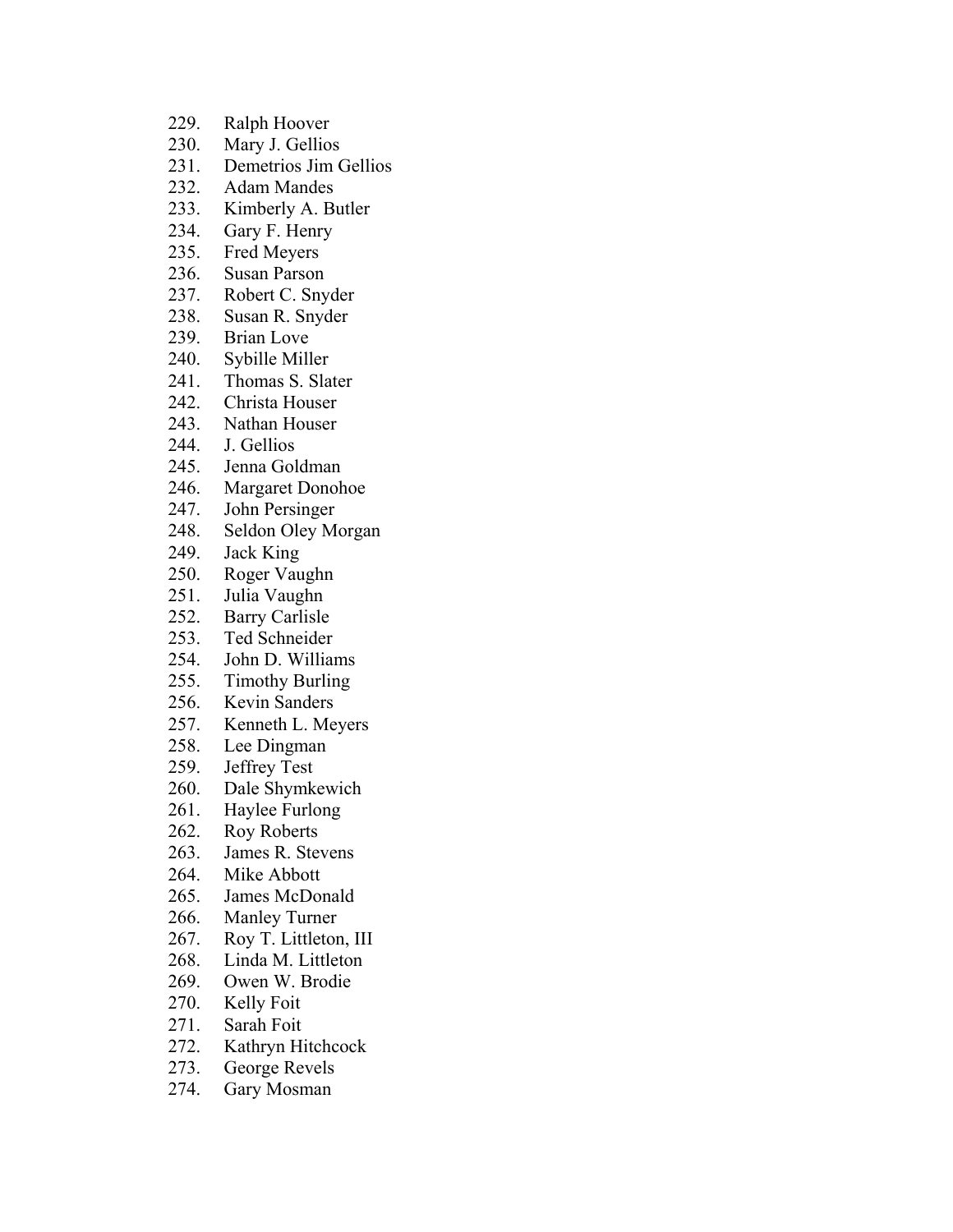- 275. Dennis Sparks
- 276. Roger Thompson
- 277. Jean Thompson
- 278. Roy Sebring
- 279. Michael Duncan
- 280. Stacy West
- 281. Honor Jordan
- 282. David Abrahamson
- 283. Paul Stough
- 284. Ed Robbins
- 285. Phillip Nicholas
- 286. Tom McGrath
- 287. David C. Von Rump
- 288. Chad Hedrick
- 289. Marion F. Carter
- 290. Suzanne Andrea Collins
- 291. Claude Royal
- 292. Alan White
- 293. Catherine TR Easmunt
- 294. Kenneth S. Thom
- 295. David P. Easmunt
- 296. Michael Mills
- 297. Lambros P. Tzerefos
- 298. Jim Burton
- 299. Jay Darmstadter
- 300. Will Martin
- 301. Rya Silvia Martin
- 302. Joel A. Simpson
- 303. Frank Hellwig
- 304. Travis Wireman
- 305. Glenda Von Dameck
- 306. Robert Givens
- 307. Yvonne Collins
- 308. Brian Hutchinson
- 309. Mary McCutcheon
- 310. Charles L. McDowell
- 311. Edgar A. "Sonny" Rea
- 312. Lowell D. Boaz
- 313. Grace Maxine Williams
- 314. Jane Burke
- 315. Jim Burke
- 316. Timothy N. Timmons
- 317. Hamidah Nugen
- 318. Rick Nugen
- 319. Warren Mitchell
- 320. Mike Brown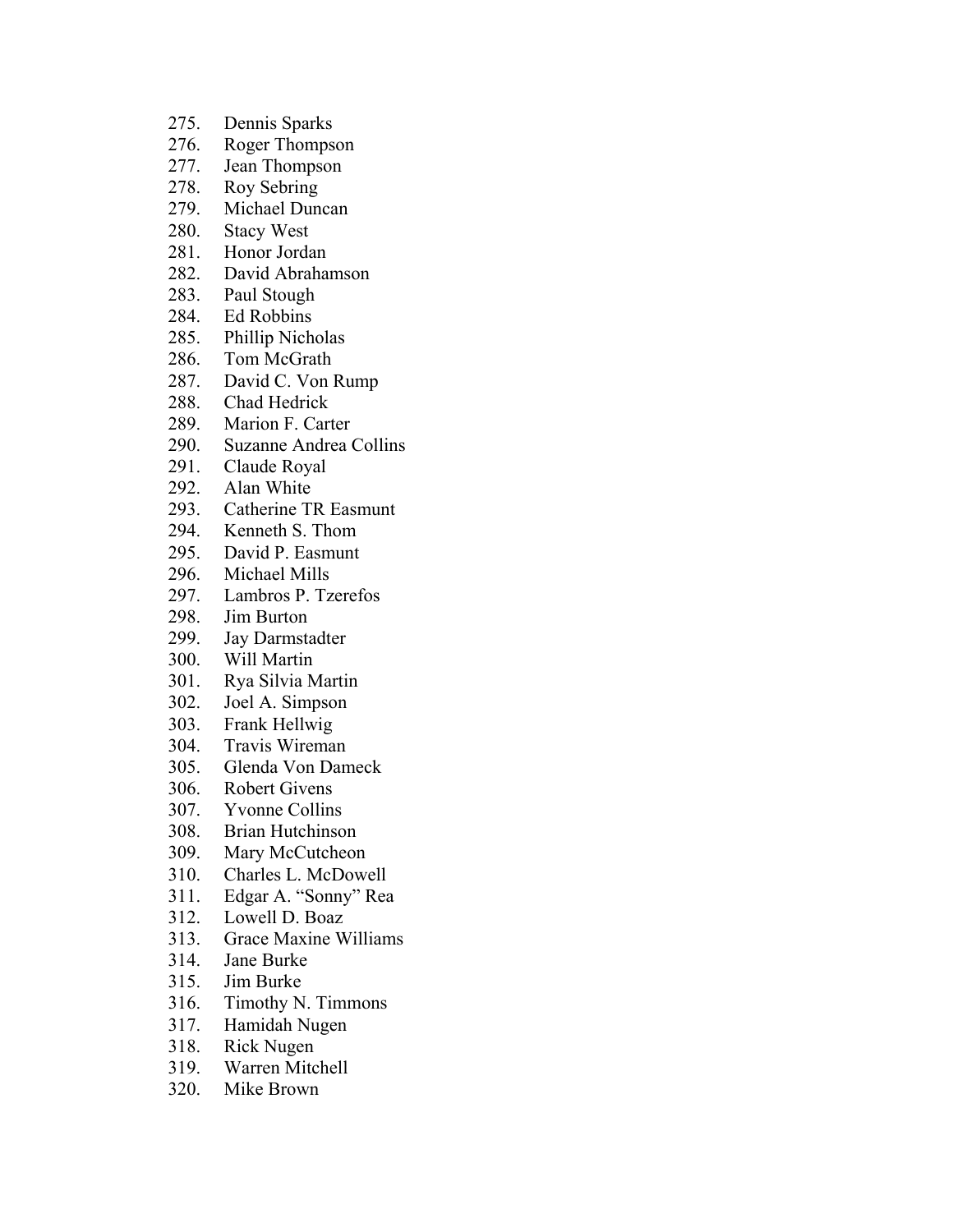- 321. Brian Best
- 322. Gabriel A. Morgan
- 323. Franklin B. Wilson
- 324. Linda Mathias
- 325. Susan Brogan
- 326. Frank Owen
- 327. Nancy M. Sparks
- 328. E.G. Hernandez
- 329. Daniel "John" Knall
- 330. Rodney Caison
- 331. Jared Hoernig
- 332. Christopher Richards
- 333. Morgan Harris
- 334. Paul Taylor
- 335. Carol J. Bailey
- 336. Joel Anderson
- 337. Lt. John Parsons
- 338. Virginia Kelley
- 339. Con Kelley
- 340. John South
- 341. Cliff Nelson
- 342. Jody Nelson
- 343. Hubert Brannan
- 344. Karen Wessinger
- 345. Merlyn Clay
- 346. James W. Clay
- 347. J. Chandler Mull
- 348. M.W. Myers
- 349. John R. Bland, Jr.
- 350. Bryan P. Goodman
- 351. George E. Bennett, Jr.
- 352. Dave Passmore
- 353. Susan Passmore
- 354. Warwick W. Llewellyn
- 355. Francisco Dias Alves De Oliveira
- 356. Edwin W. Smith II
- 357. Chris Berg
- 358. Byron Joyce
- 359. Conner South
- 360. Stephen E. Iskow
- 361. Thomas Gates
- 362. Heather Wilson
- 363. Rick Wilson
- 364. Steve Carruthers
- 365. Thomas E. Doran
- 366. Bill Costello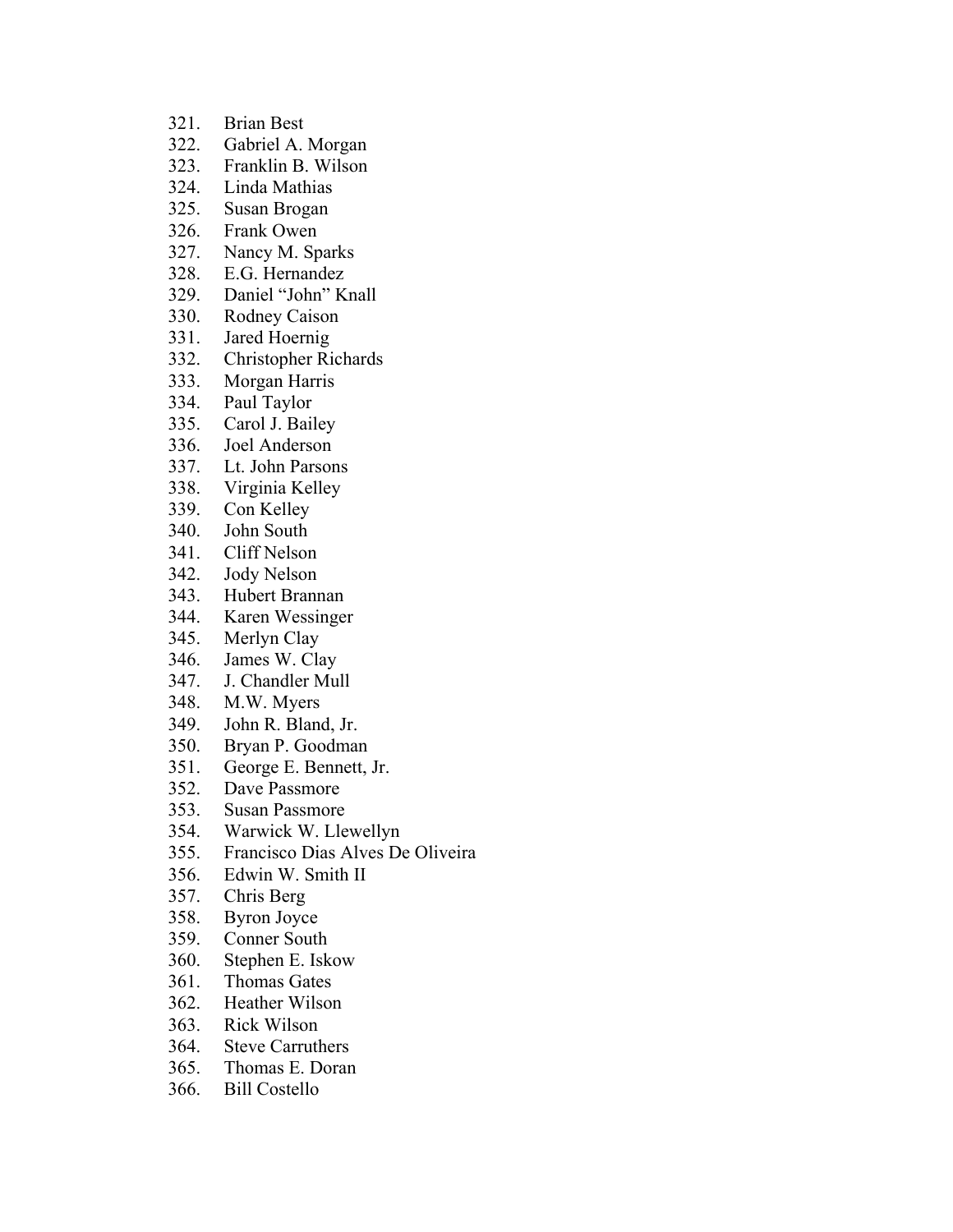- 367. Jason Andrew Graves
- 368. Terry Darrow
- 369. Ed Huntley
- 370. Michael Strickland
- 371. MiShelle Devereaux
- 372. Christopher Devereaux
- 373. Richard Solana
- 374. Edward W. Clark, Jr.
- 375. Pamela Strickland
- 376. Davis Whittaker
- 377. Colin Ram
- 378. Richard Stewart
- 379. Catherine Stewart
- 380. J.M.
- 381. Patrick Fulgham
- 382. Linda Encinas-Fulgham
- 383. Samantha Fulgham
- 384. Patrick C. Fulgham, Jr.
- 385. Roland Ashby
- 386. Paul Krekorian
- 387. Josephine Krekorian
- 388. Michael Logan
- 389. Suzanne Logan
- 390. John Hochella
- 391. Charles Amon
- 392. Rose Brown
- 393. Jim Evans
- 394. Beverly Evans
- 395. Bruce Wayne Overton
- 396. Fernando L. Torrent
- 397. Susan Torrent
- 398. Lynn Whittaker
- 399. Samuel Smith
- 400. Rosella "RJ" McGlasson
- 401. Judy Shaw
- 402. Mert Erickson
- 403. Raellen Erickson
- 404. Joseph Mash
- 405. Jarrod Powers
- 406. Ken Carlson
- 407. Marley Carlson
- 408. Faye Carruthers
- 409. Thomas A. Shearer
- 410. Patricia Knapp
- 411. Thomas A. Knapp
- 412. David Sterling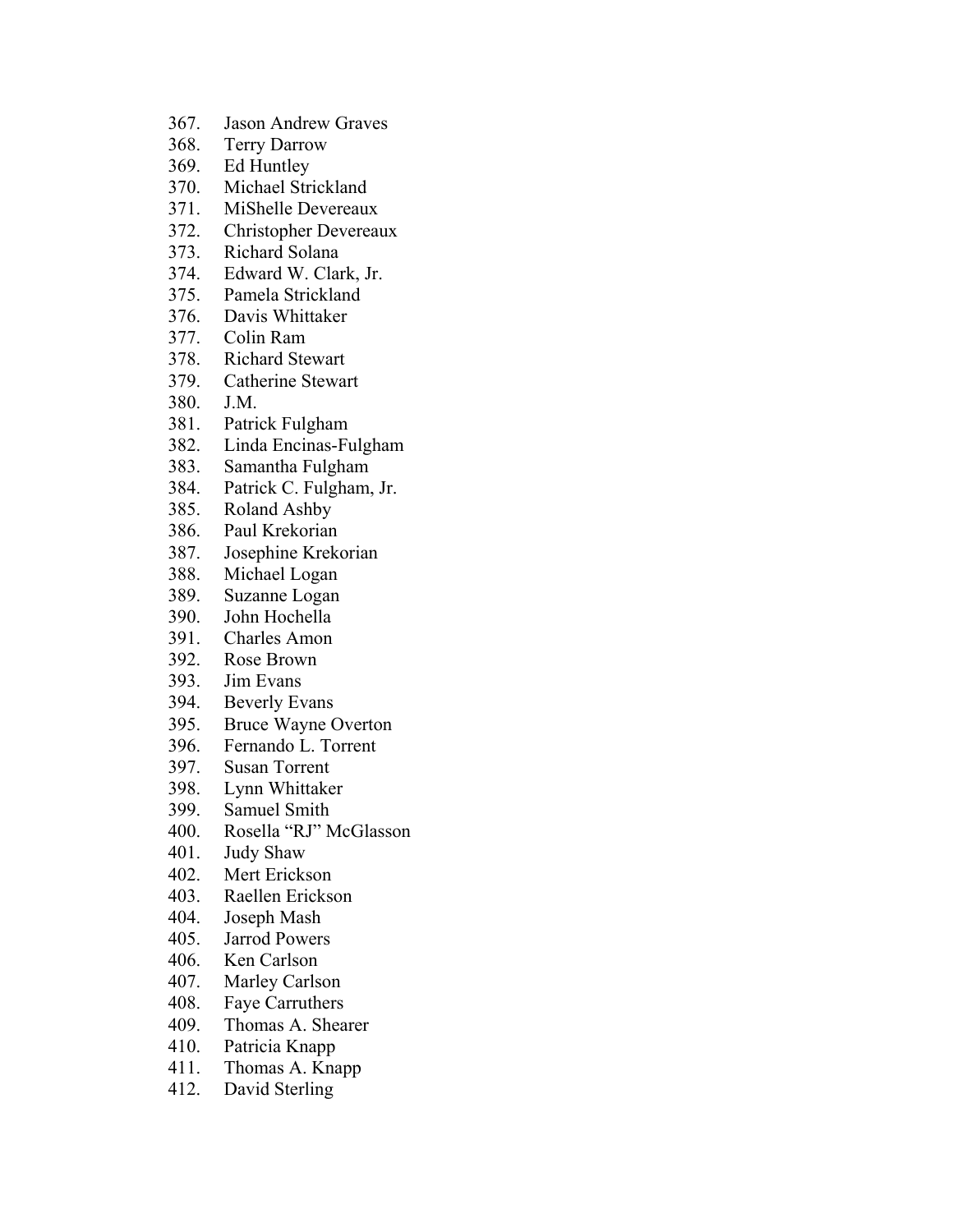- 413. Colin West
- 414. Keith West
- 415. Christian West
- 416. Walker J. Rowe, Jr.
- 417. Nancy Lewis
- 418. Richard Lewis
- 419. Todd Kincer
- 420. Kim Wells
- 421. Robert Wells
- 422. John Witschey
- 423. Robyn Witschey
- 424. Robert Haase
- 425. Rebecca Haase
- 426. Peggy Doyle
- 427. Rachel Rea
- 428. Robert Rea
- 429. Nathan Luecke
- 430. Lisa Dzieciolowski
- 431. Stephen Hancock
- 432. Robert Dorton
- 433. Roscoe Trivett
- 434. Jay Pearsall
- 435. Wayne Angolia
- 436. Greg Wright
- 437. Andy Coates
- 438. Chris Hochella
- 439. Paul McGinn
- 440. Mary McGinn
- 441. Keith Hopkins
- 442. Dawn Hopkins
- 443. Jeff York
- 444. Annika York
- 445. Les Foldesi
- 446. Gregory Weik
- 447. Greg Rhule
- 448. Ken Menzie
- 449. Christopher Freeze
- 450. Richard Koehule
- 451. Dawn Baumgardner
- 452. Jasper Brannan
- 453. Scott Thomas
- 454. Richard D'Antonio
- 455. Jean-Martin Gingras
- 456. David Mitchell
- 457. Carter Grotbeck
- 458. Todd Kallenback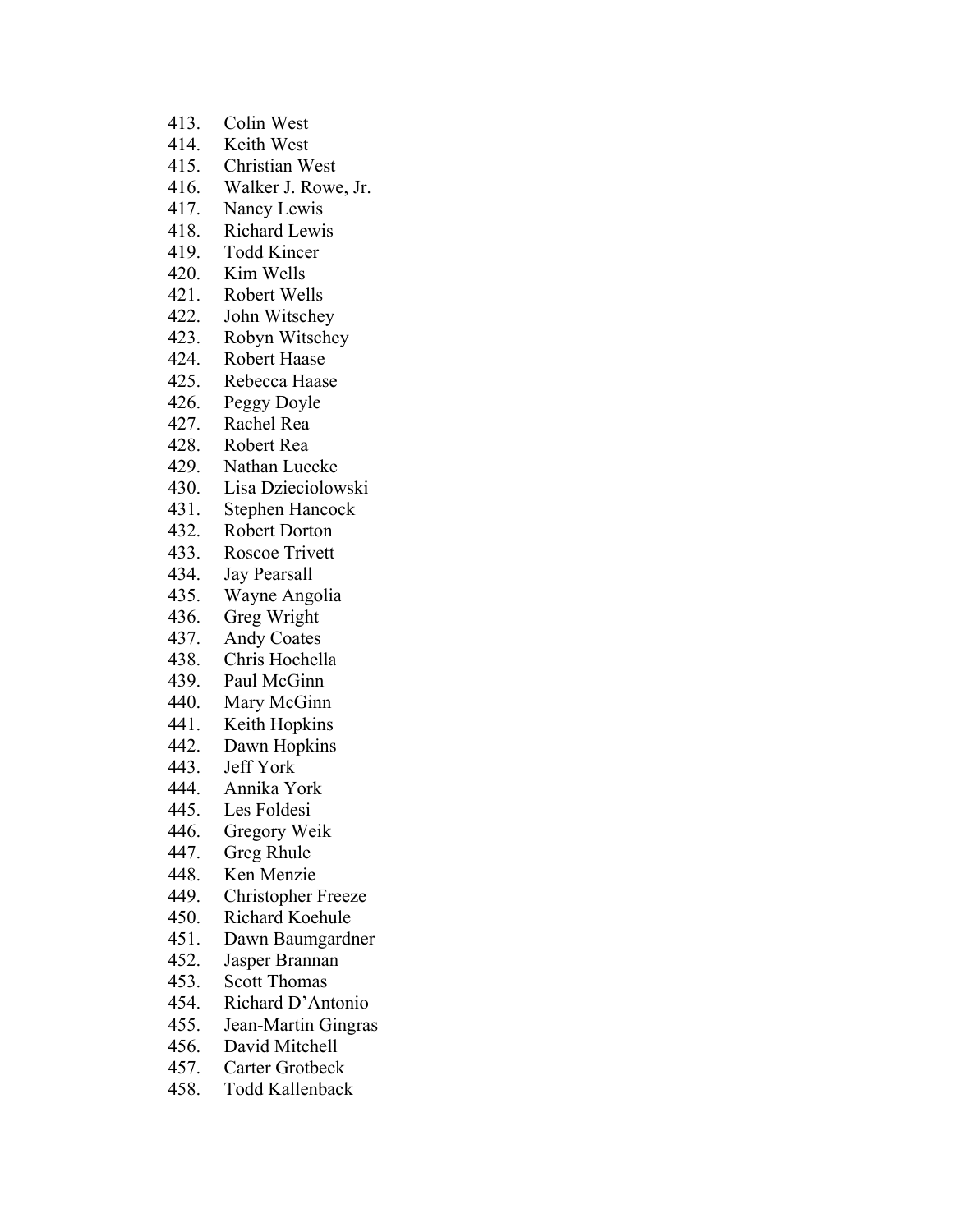- 459. Joe Murphy
- 460. Hilje Hali
- 461. Karl Winters
- 462. William K Sewell
- 463. Duncan Witte
- 464. Chuck Hagerty
- 465. Corey Noble
- 466. Zachary Noble
- 467. Brian McGinnis
- 468. John Poynor
- 469. Val Albert
- 470. Sean Jeans
- 471. Jim Jeans
- 472. Tim Ribble
- 473. David C Keifer
- 474. Donald P Jeffer Jr
- 475. Andrew Mattucci
- 476. Craig Fifer
- 477. Daniel G Ruefin
- 478. Roger Vaugh
- 479. JoAnn D Price
- 480. Bill Price
- 481. David P Weik
- 482. Peter Bunai
- 483. Joseph B Majewski
- 484. Nick Reed
- 485. Wiley Loughran
- 486. Mary F. Dominiak
- 487. Yonel Beaulieu
- 488. Philip M. Argabright
- 489. Geoffrey Mann
- 490. Lisa Deveries
- 491. Vernon Roberts
- 492. Allan Burke
- 493. Vlad Karpayev
- 494. Dean Scott
- 495. David Bergert
- 496. Keith Satorius
- 497. Clay Wilkins
- 498. Marshall Wilkins
- 499. Cliff Martin
- 500. Marcia Green Snyder
- 501. Steven S. Snyder
- 502. Sharon L. Ricciardo
- 503. Pat Ricciardo
- 504. Christina Delany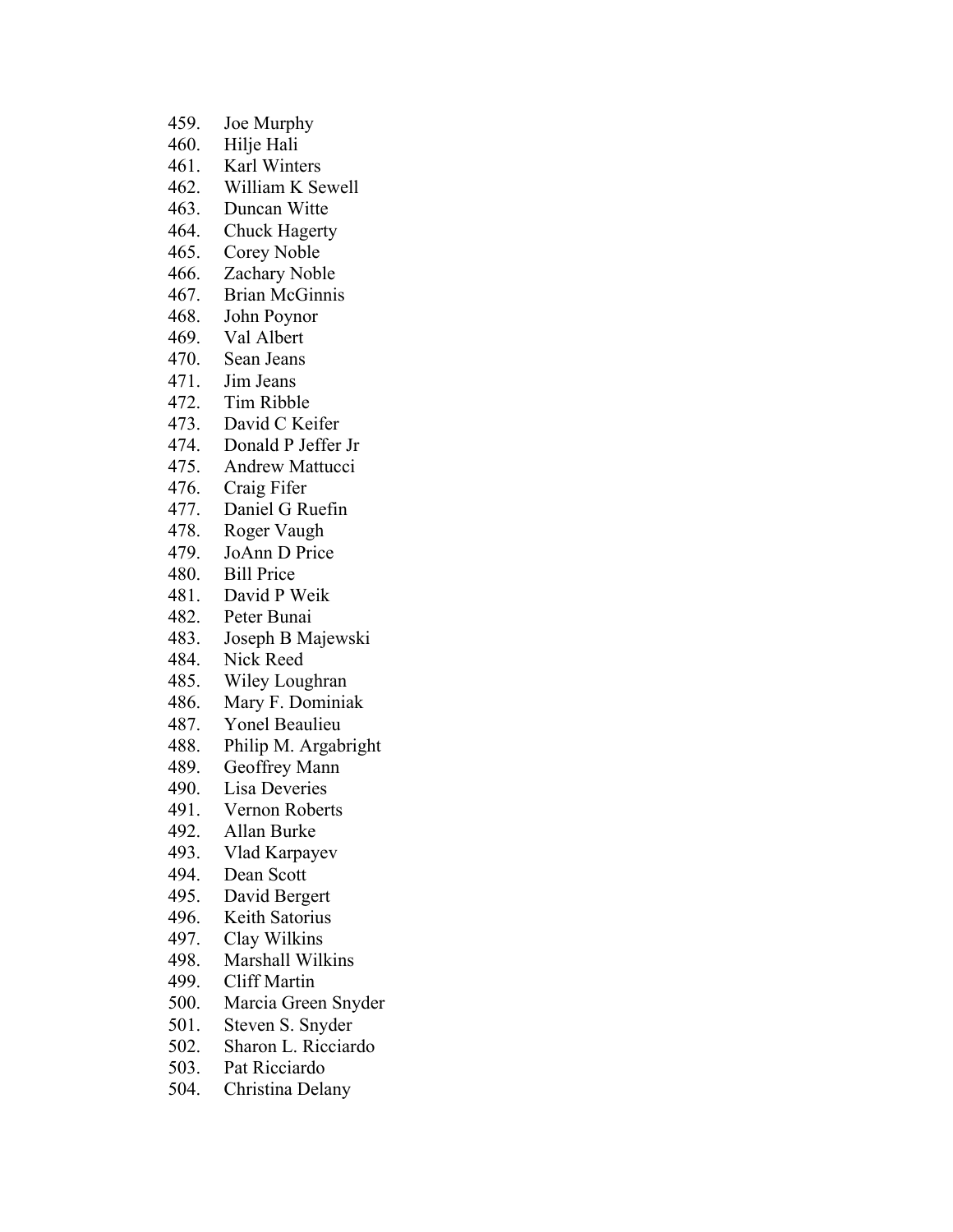- 505. Atwill Melton
- 506. Annette Putman
- 507. Lawrence Smith
- 508. Mike Walpole
- 509. Paul Stuart Cox
- 510. Cesar E Rodriguez
- 511. Michael Bassar
- 512. Dr. Tim Collins
- 513. Melisa Plumer
- 514. Eric Plumer
- 515. Carol Tarkowski
- 516. Jonathan Tarkowski
- 517. Matt Roehl
- 518. Sandra Gaydosh
- 519. Thomas Gaydosh
- 520. Tom Giglio
- 521. Marline Giglio
- 522. Niko Kubli
- 523. Louis Sabatini
- 524. Troy Hoeger
- 525. John Wyatt
- 526. Charles Van Nostrand
- 527. Kamelia Roshanian
- 528. DeWitt Whittington
- 529. Anthony Benjamin Green
- 530. Robert Prange
- 531. David Prange
- 532. Andrew Prange
- 533. Robert Kelly Jr
- 534. Patricia Holt
- 535. Stephen Holt
- 536. Regina Jeanquenat Settle
- 537. Michael Dickey
- 538. Daniel Dickey
- 539. Evonne Dickey
- 540. John Orzechowski
- 541. Robert Busby
- 542. Krystal Whitehouse
- 543. Aaron Dickey
- 544. Colleen Whitehouse
- 545. Mack Baer
- 546. Peggy J Baer
- 547. Christopher Miller
- 548. Cindy Ferek
- 549. Milton John
- 550. Linda John
- 551. Albert Chaker